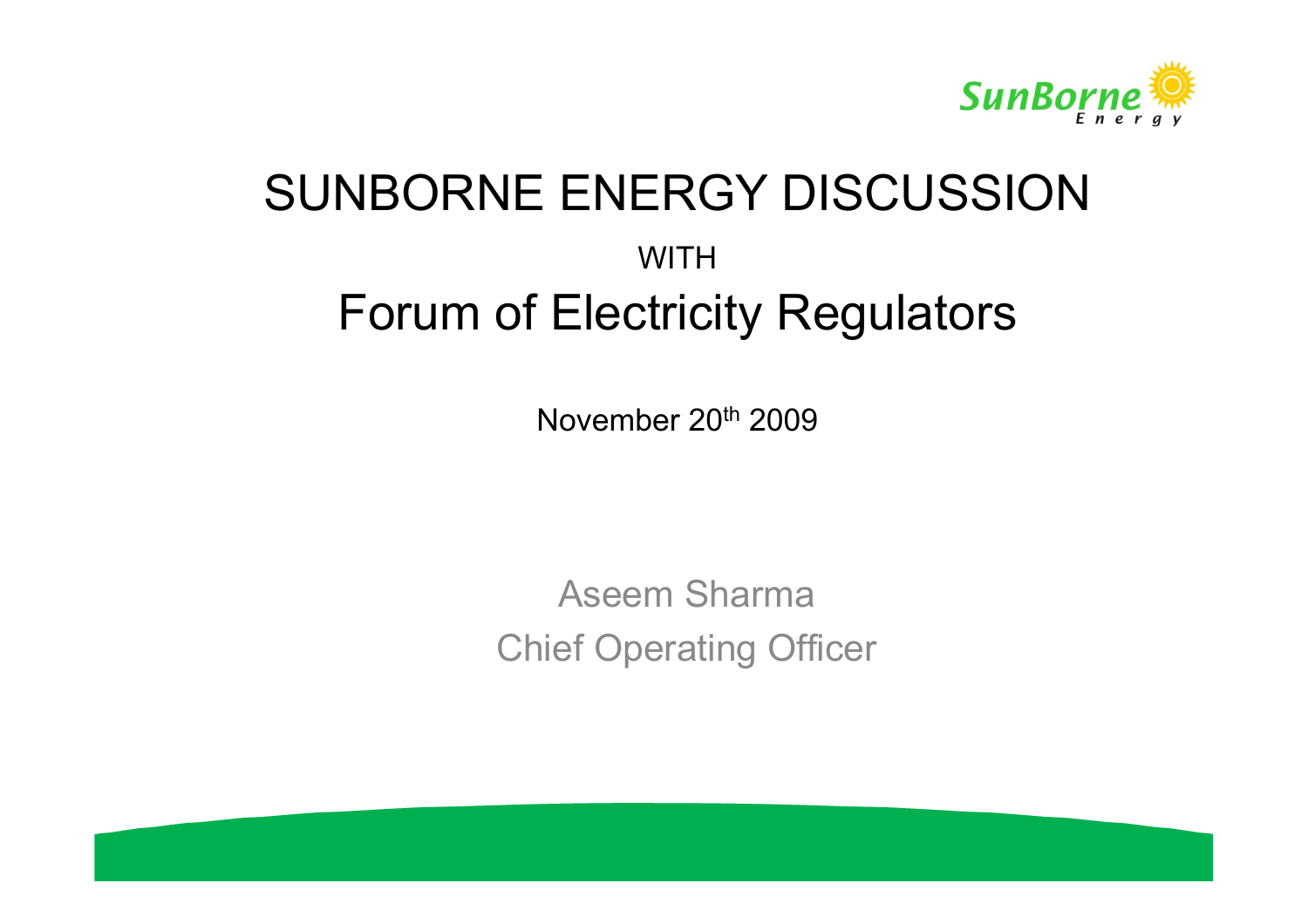

#### Agenda

- Understanding CSP Plant Economics ۱
- CSP Costs
- CSP Plant Efficiency / Capacity Factors
- Weather Data
- Radiation and Electric Output comparison US/India
- Recommendations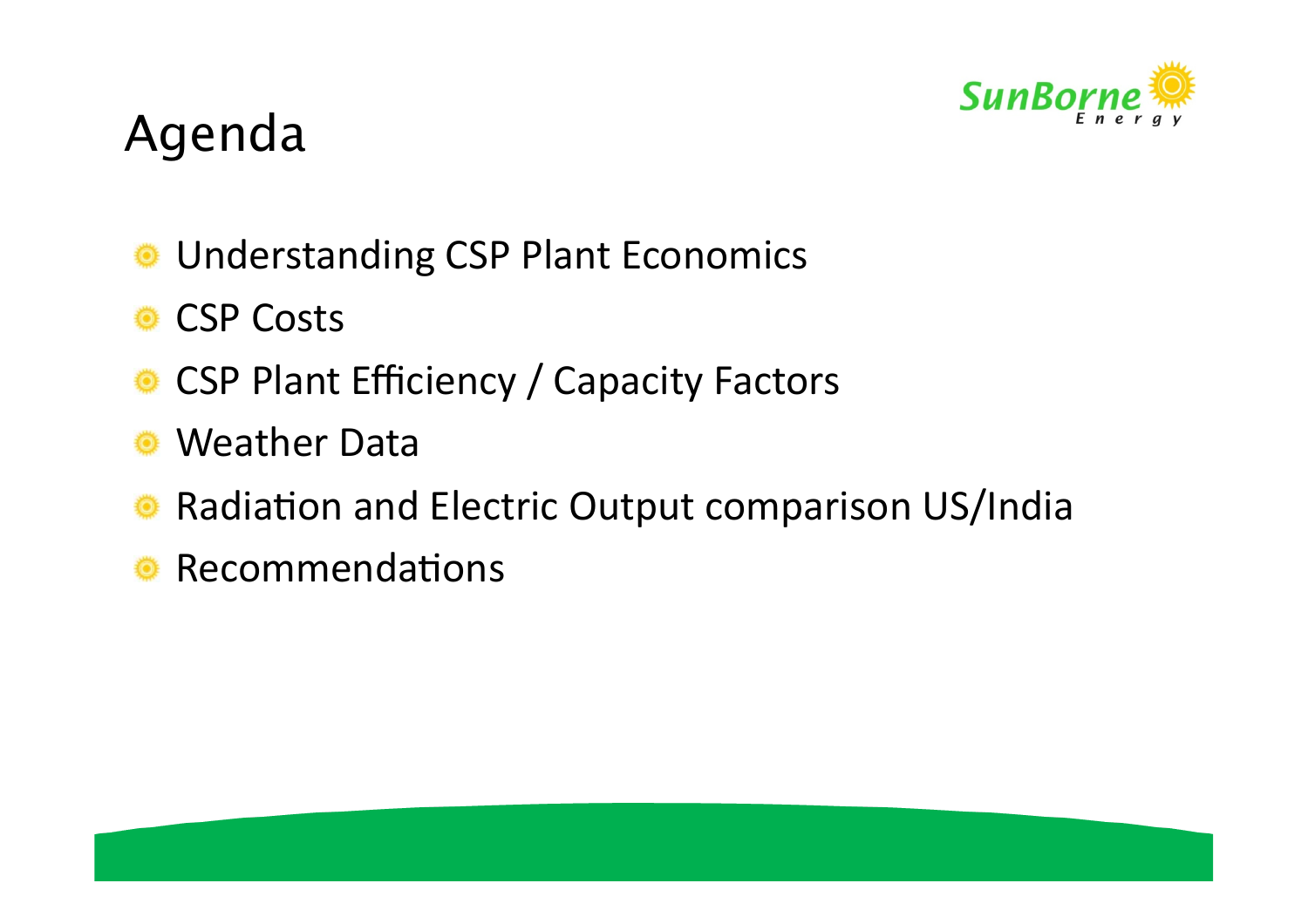

# Different Solar Technologies

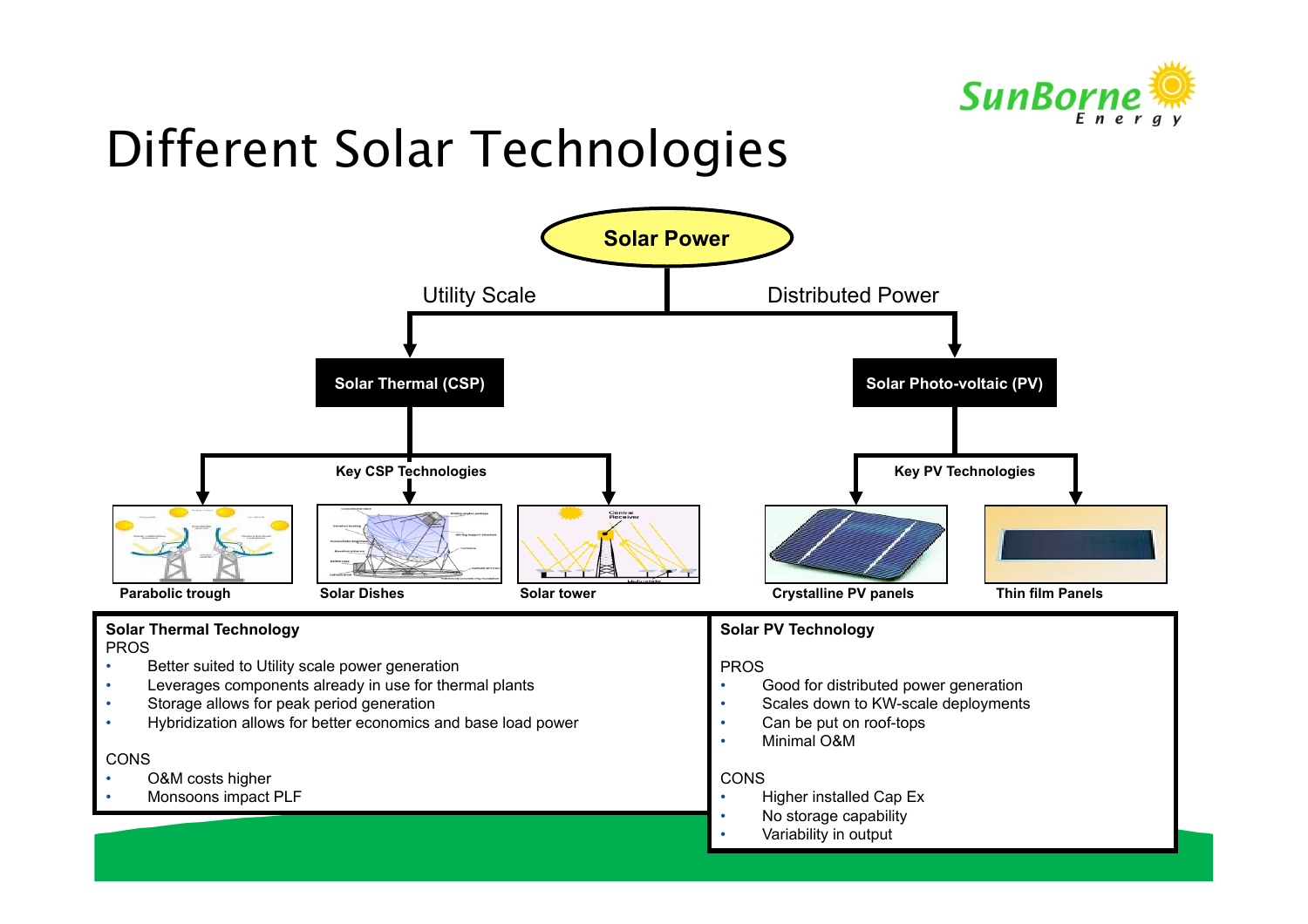

#### Various types of CSP

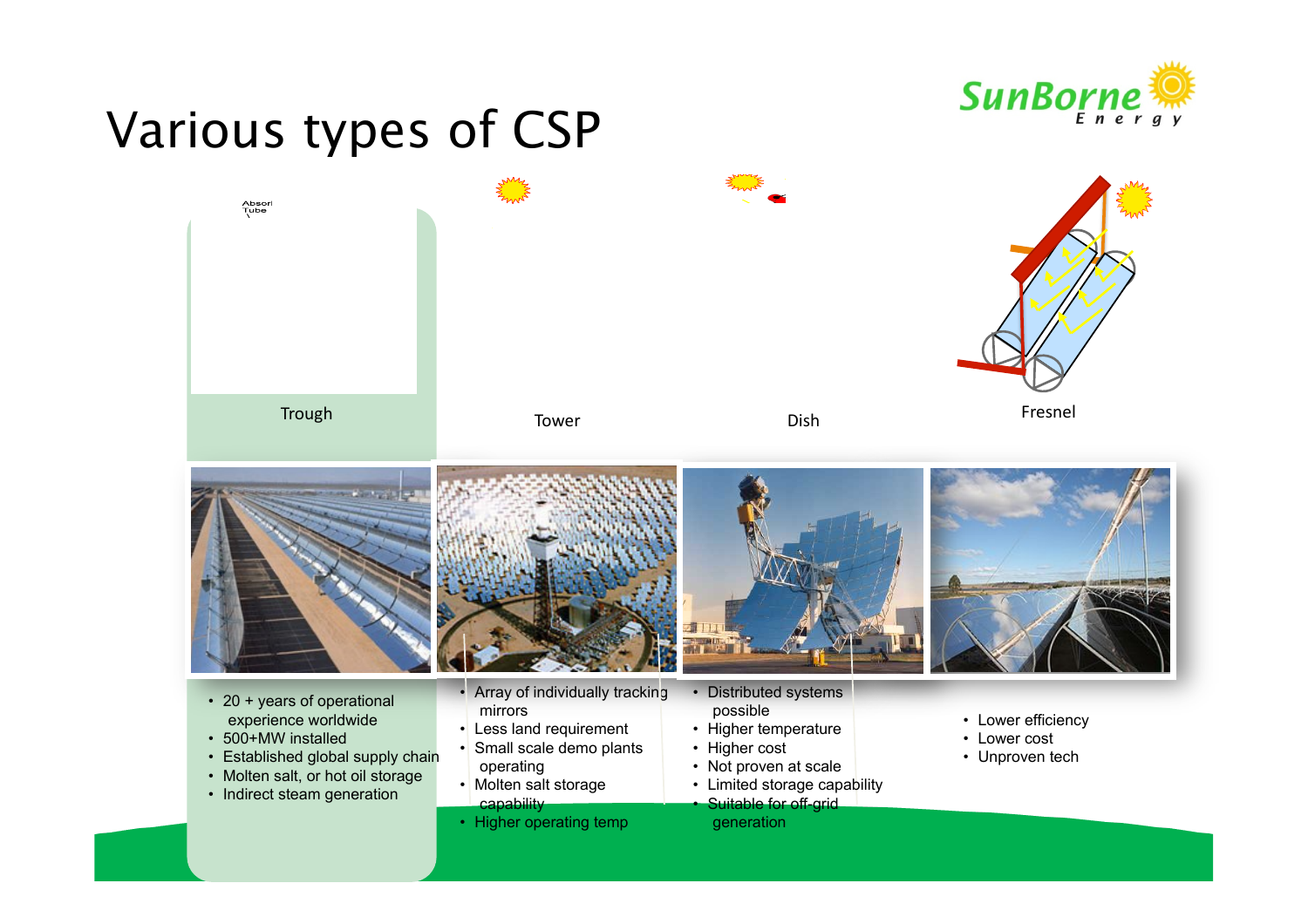

#### CSP Deployment by Technology  $\overline{0}$ 100+ 200+ 300+ 400+ 500+ 600+ Parabolic+ Trough+ Central Tower
Fresnel
State Solish **MW# CSP Technology Installed** Installed+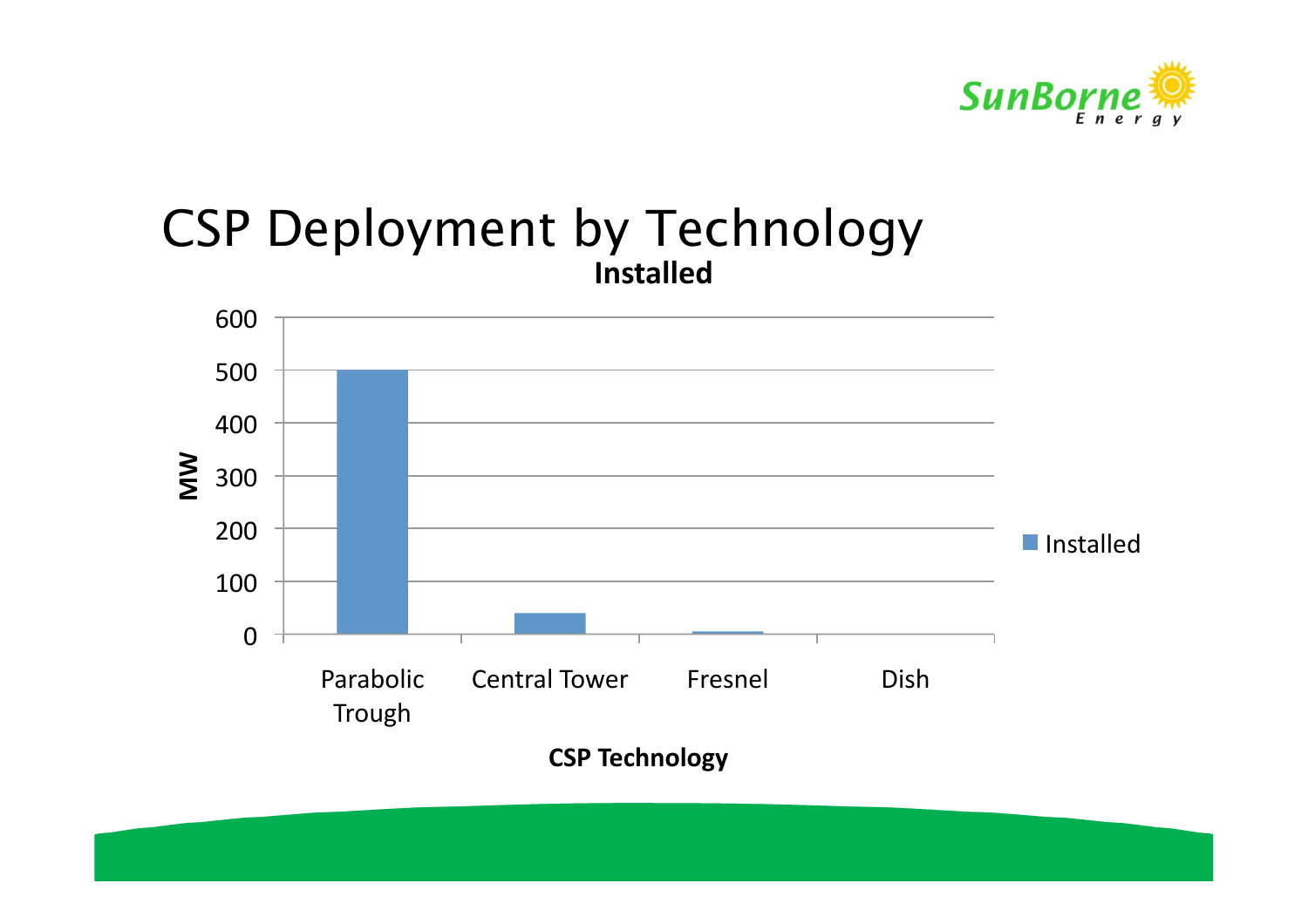

#### CSP Deployment by Technology **Proposed/ Under Construction**

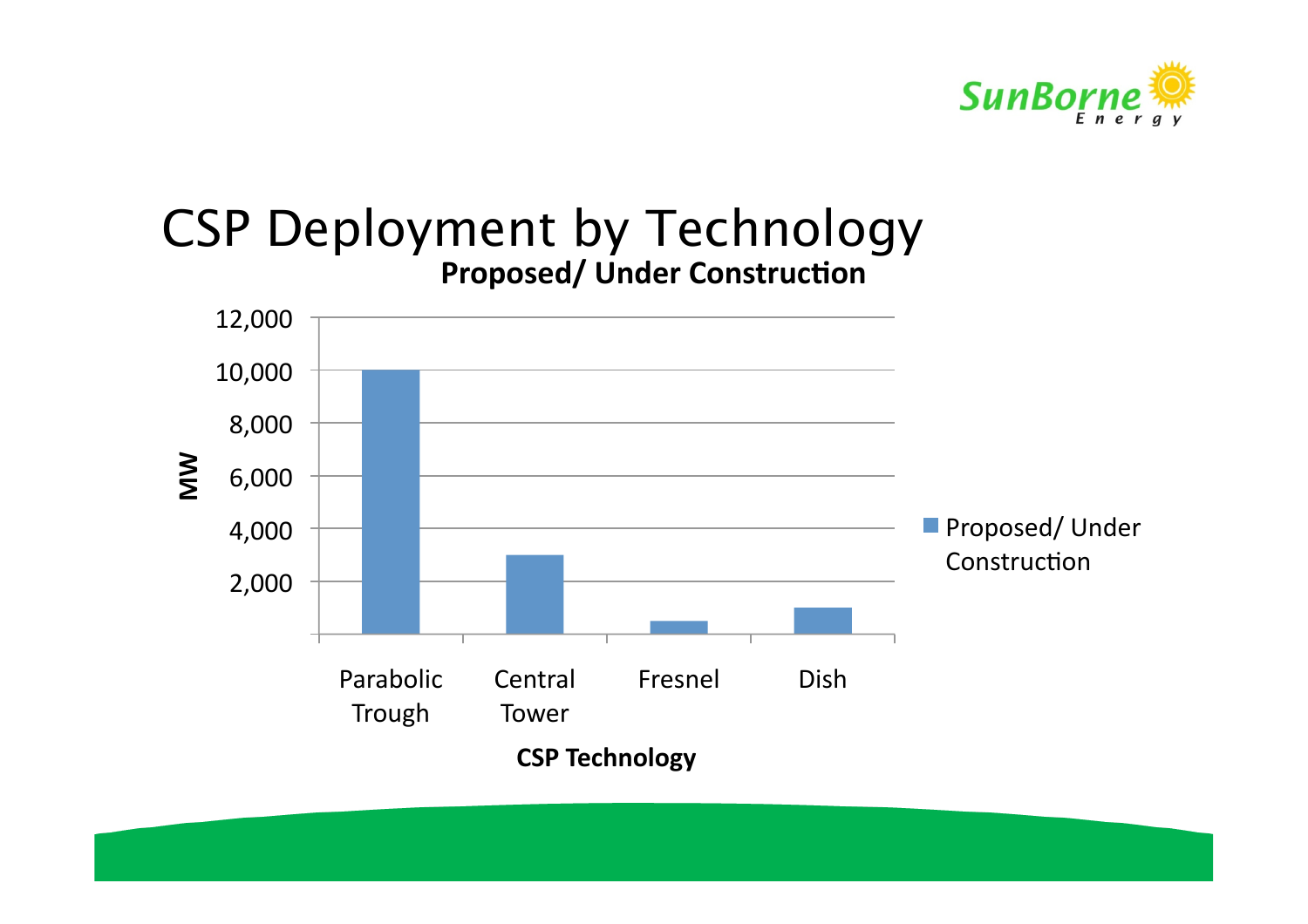

### Understanding CSP Plant Economics

Economics are largely driven by

Capital Costs/MW

- o Design+
- Equipment costs
- $\circ$  Localization
- $\circ$  Import Duties
- $\circ$  Land, Engineering & Construction costs
- Operating Costs/MW of energy generated
	- $\circ$  Raw Material Costs Minimal
	- $\circ$  Labor, Maintenance, Services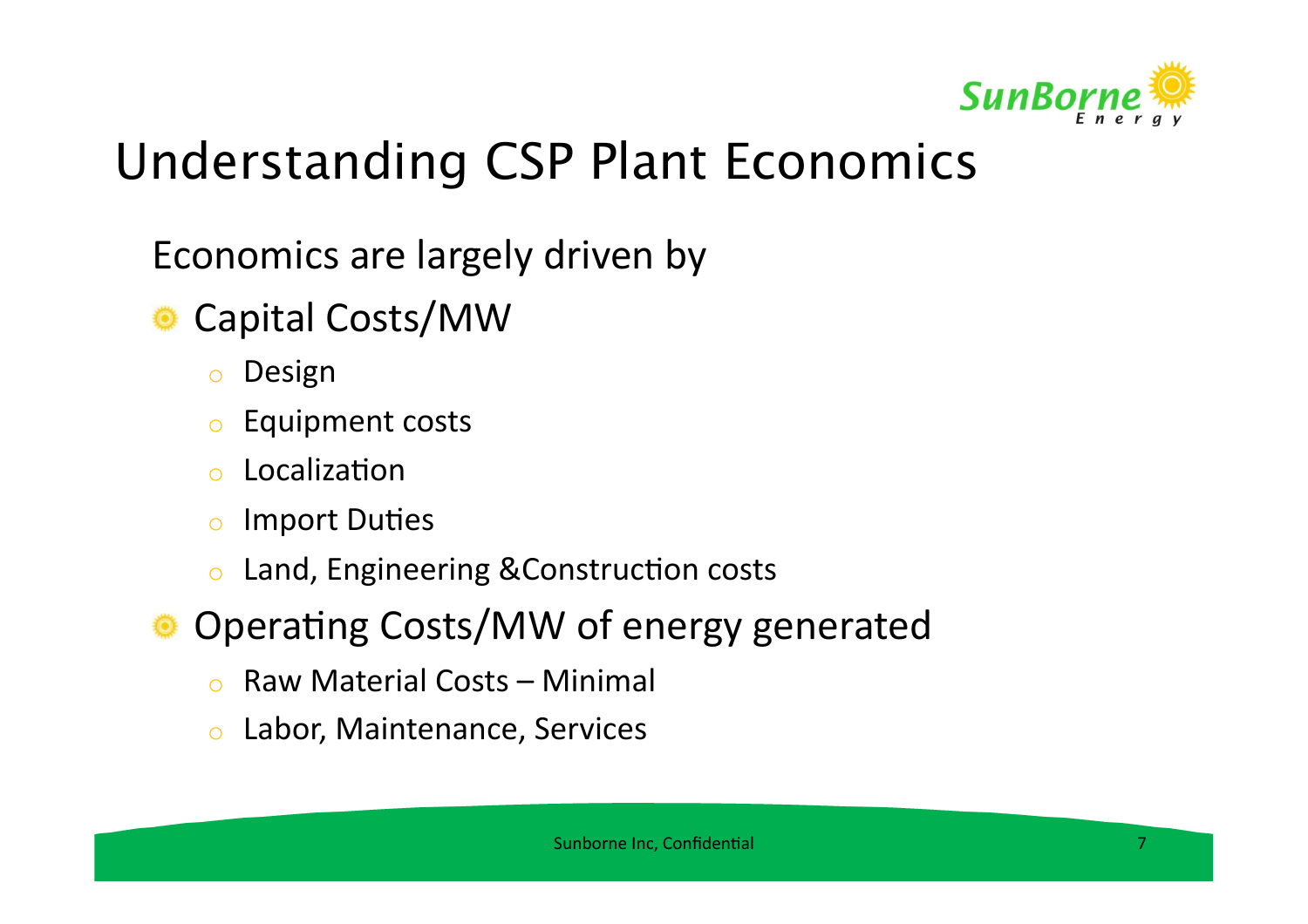

### Understanding CSP plant economics

- Plant Efficiency Ö
	- $\circ$  Latitude/Location
	- o Design/Technology+
- Plant Capacity Factor Ö
	- $\circ$  Latitude/Location
	- $\circ$  Climatic Conditions
	- $\circ$  Solar Radiation
		- Quantity Yearly average
		- Quality Normal Direct vs. Total
- Plant Financing Ö
	- $\circ$  Debt Ratio
	- $\circ$  Debt Rate
	- o Debt+Term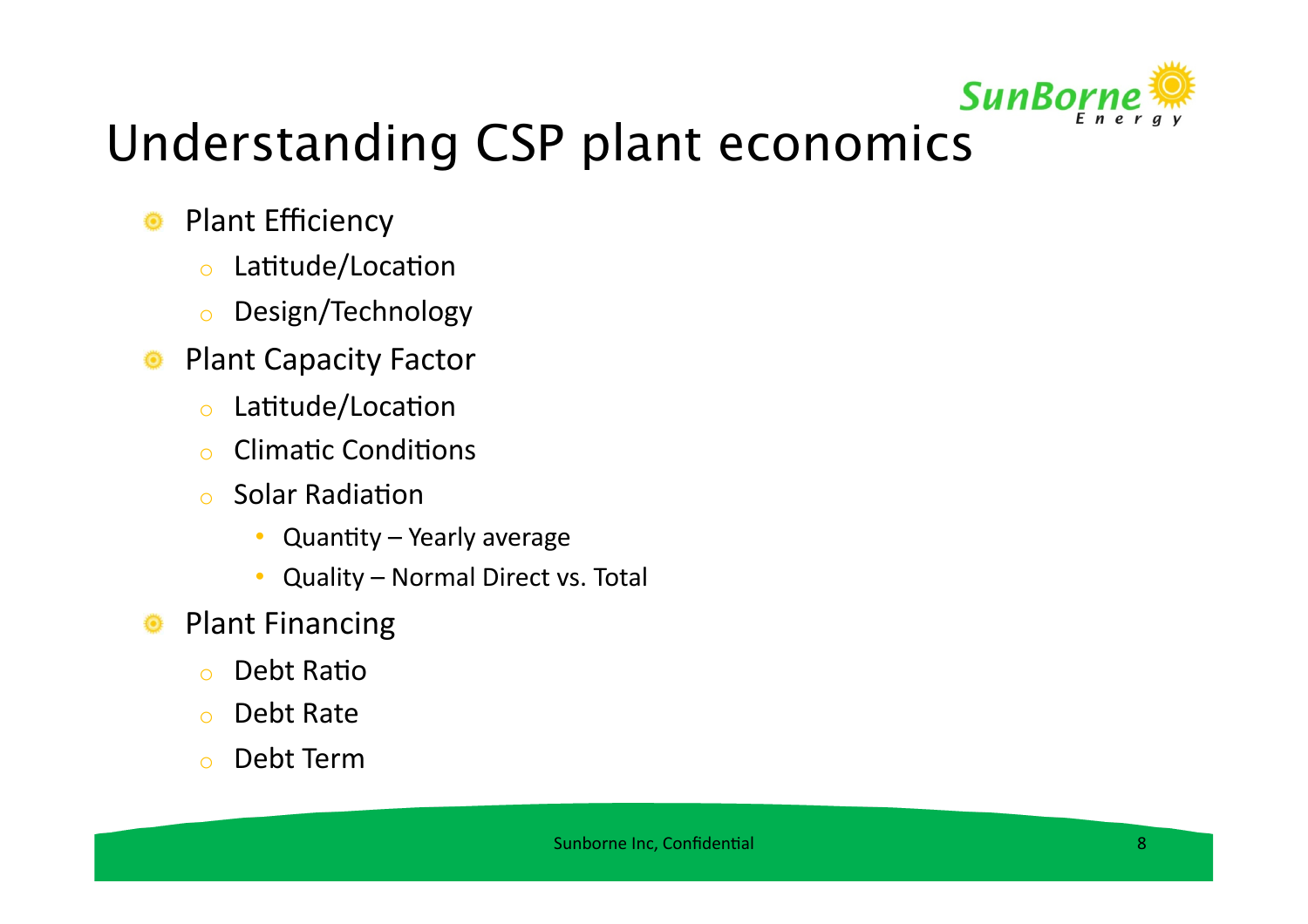

# CSP Capital Costs – Historical

- Cost/MW installed
- Reliable Historical Data 椅
	- o Nevada+Solar+One+
		- $$266$ MM for a 64MW Plant = \$4.15MM/MW
		- \$266MM assuming 72MW Nominal Capacity =  $$3.69$ MM/MW
	- Acciona Plants In Spain
		- Under construction  $1<sup>st</sup>$  to be commissioned in Aug 09
		- \$4MM/MW+
	- $\circ$  Andasol 1, 2 included 7.5 hours of storage
		- Euro 300MM each =  $$420MM/50MW = $8.4MM/MW$
	- $\circ$  MASDAR SHAMS 1 \$4MM/MW
- SunBorne Target for 1<sup>st</sup> India Plant =  $$3.5MM/MW \approx 17Cr$ ◐
	- Assuming all import duties are removed
	- $\circ$  Driven by using local EPC
	- o Aggressive local procurement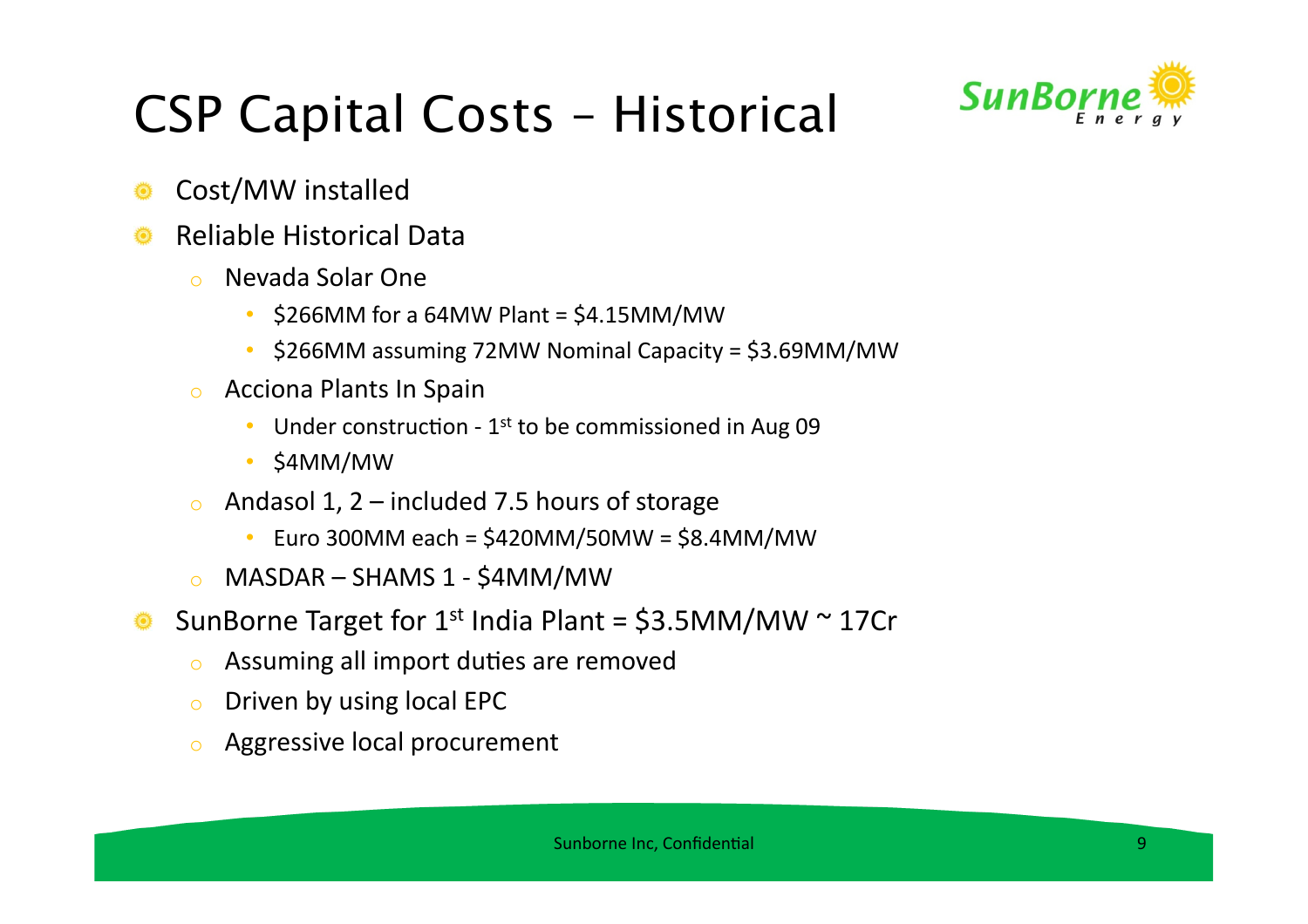#### Current Global Cap Ex norms are near \$4MM/MW SunBorn SunBorne estimates \$3.5MM/MW for India





Source: Industry sources, CERC solar tariff guideline, SunBorne estimates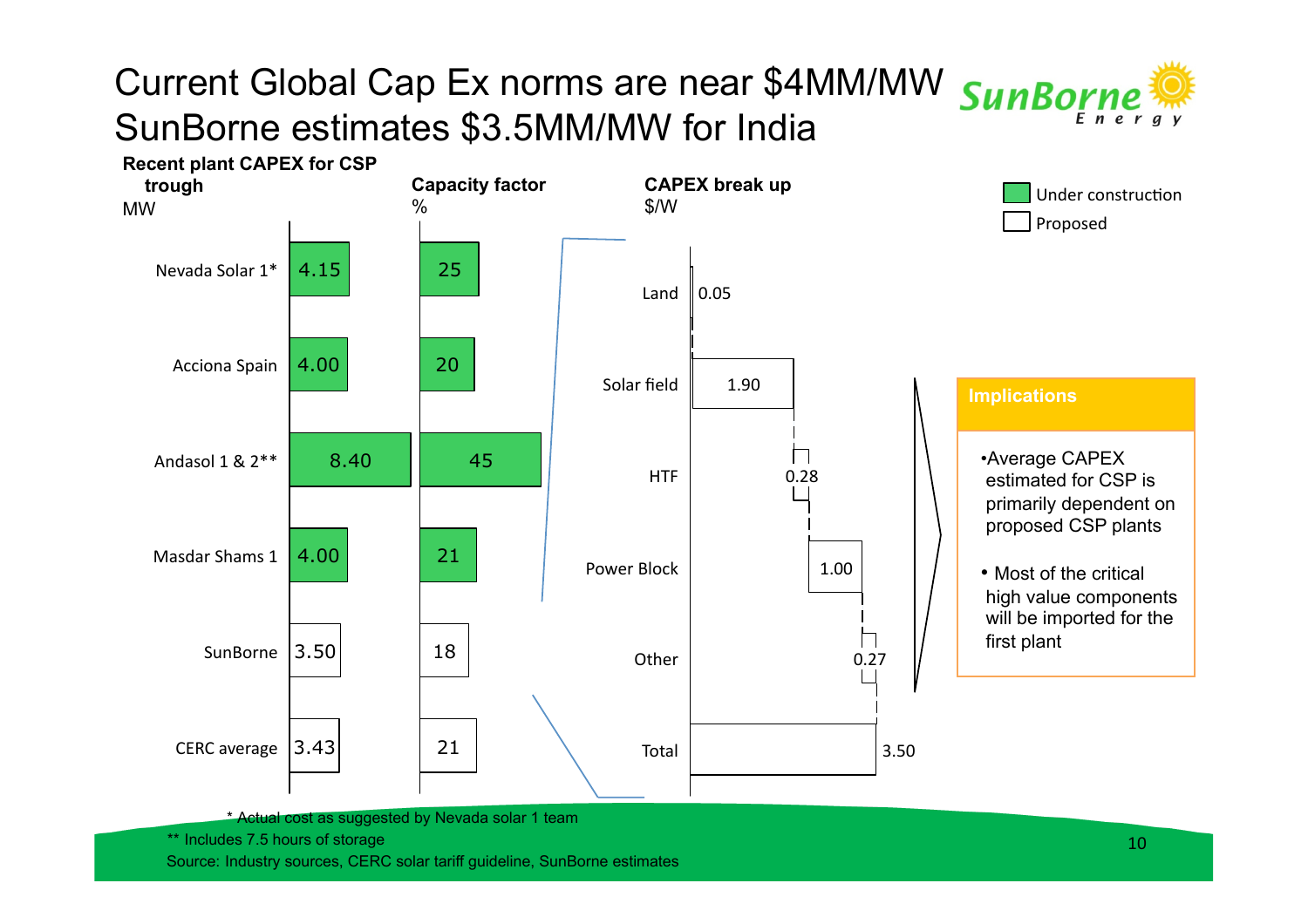# CSP Operating Costs



- $\bullet$  Source of energy is free
- Labor rates will be better in India
- Maintenance is largely consumables (breakage, wear & tear)+
- **Pay for water, gas (if hybrid or partial)**
- $\bullet$  NREL estimates \$25/MWhr
- SunBorne Estimate \$20-25/MWhr for India( matches CERC estimates of Rs 960/MW)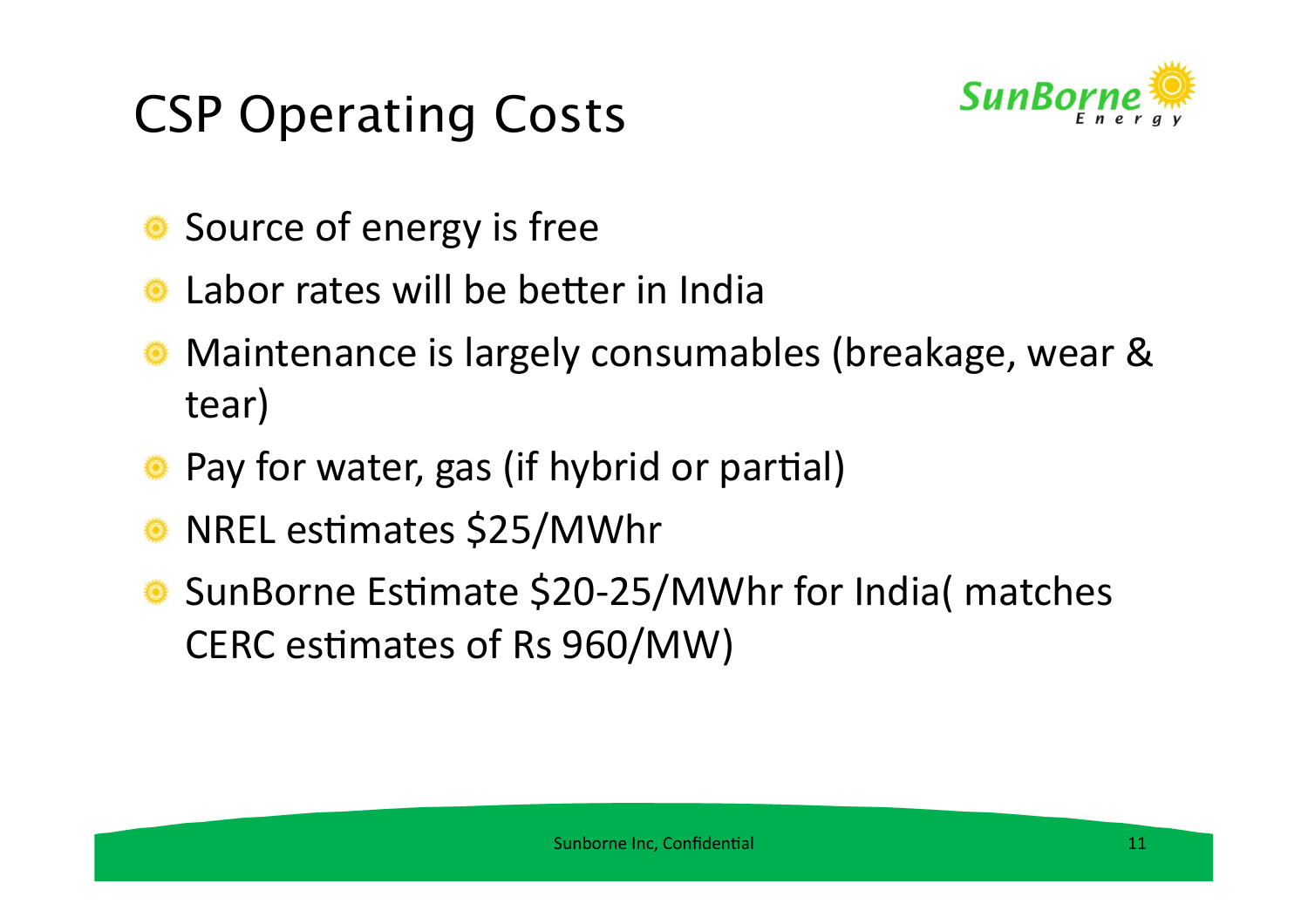

# Plant efficiency / Capacity Factor

- CSP Plant will operate at  $\sim$  14% efficiency in locations we have evaluated in Gujarat/Rajasthan
- Plant Capacity Factor =  $17$ -20% for West India locations
	- $\circ$  Latitude/Location Favorable compared to US/Spain
		- Lower latitudes will have better sun incident angle and hence better performance+
	- $\circ$  Climatic Conditions Favorable compared to US/Spain
		- Temperatures and wind speed are more favorable in India
	- $\circ$  Solar Radiation
		- Quantity Yearly average
			- $-$  Comparable to Spain but below best US locations
			- $-$  Monsoons play a significant role over much of India including Gujarat
		- Quality Normal Direct vs. Total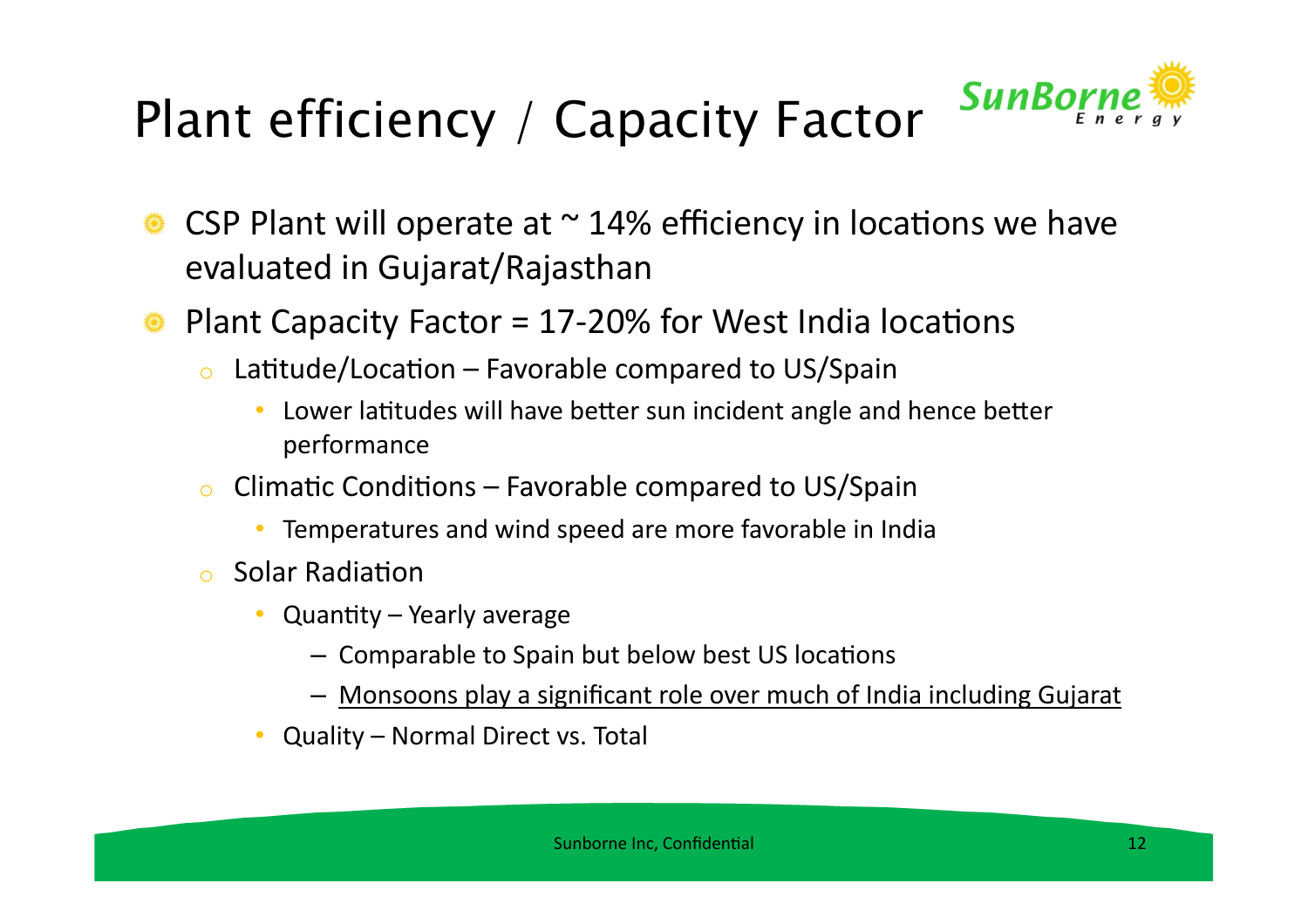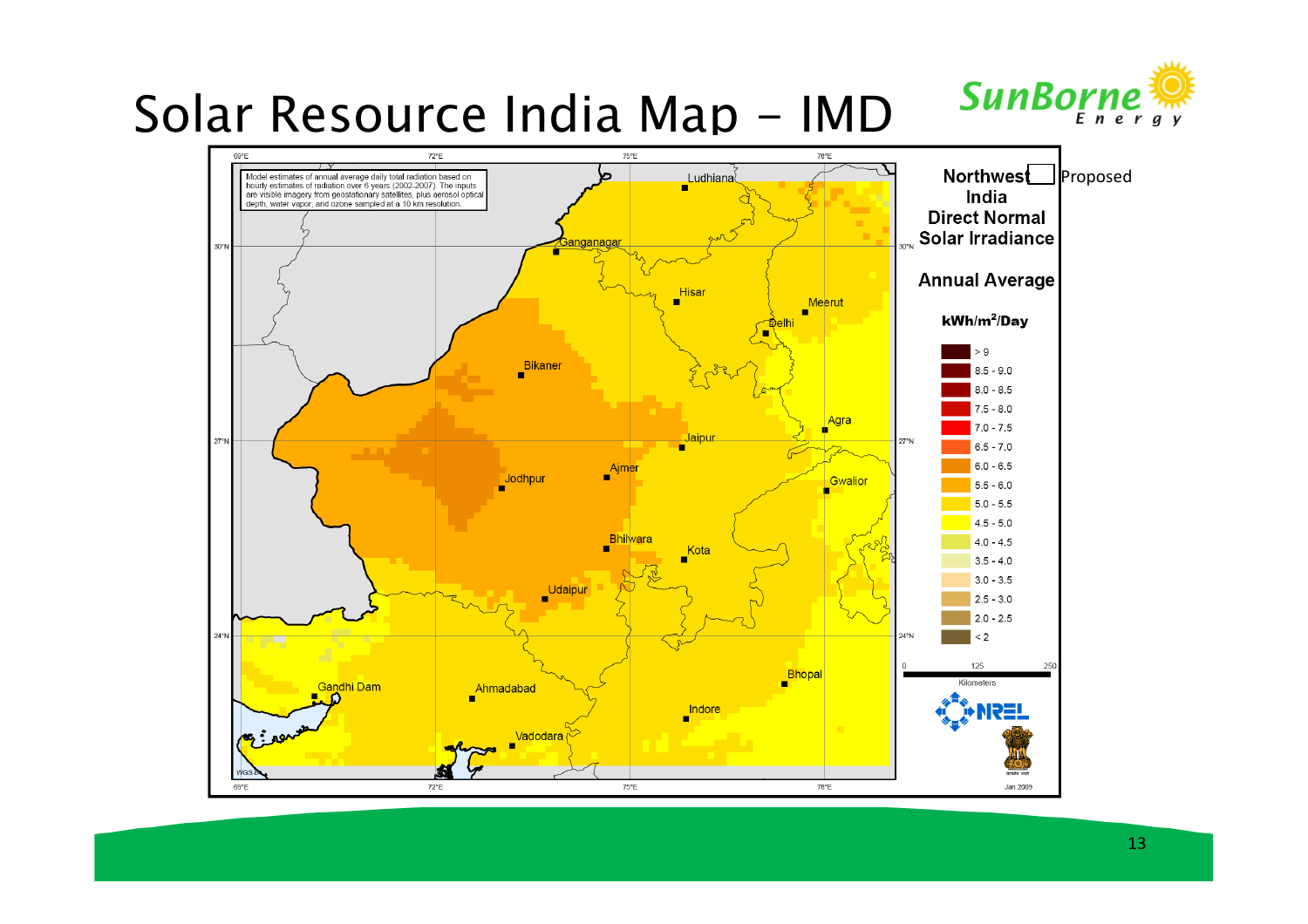

### Monsoon impact on Direct Solar SunBorn Radiation at Jodhpur



•Monsoons have a significant impact on Indian radiation

- •Capacity Factor will be ~ 20%
- •However CSP can address this issue through
	- •Hybridization
	- •Storage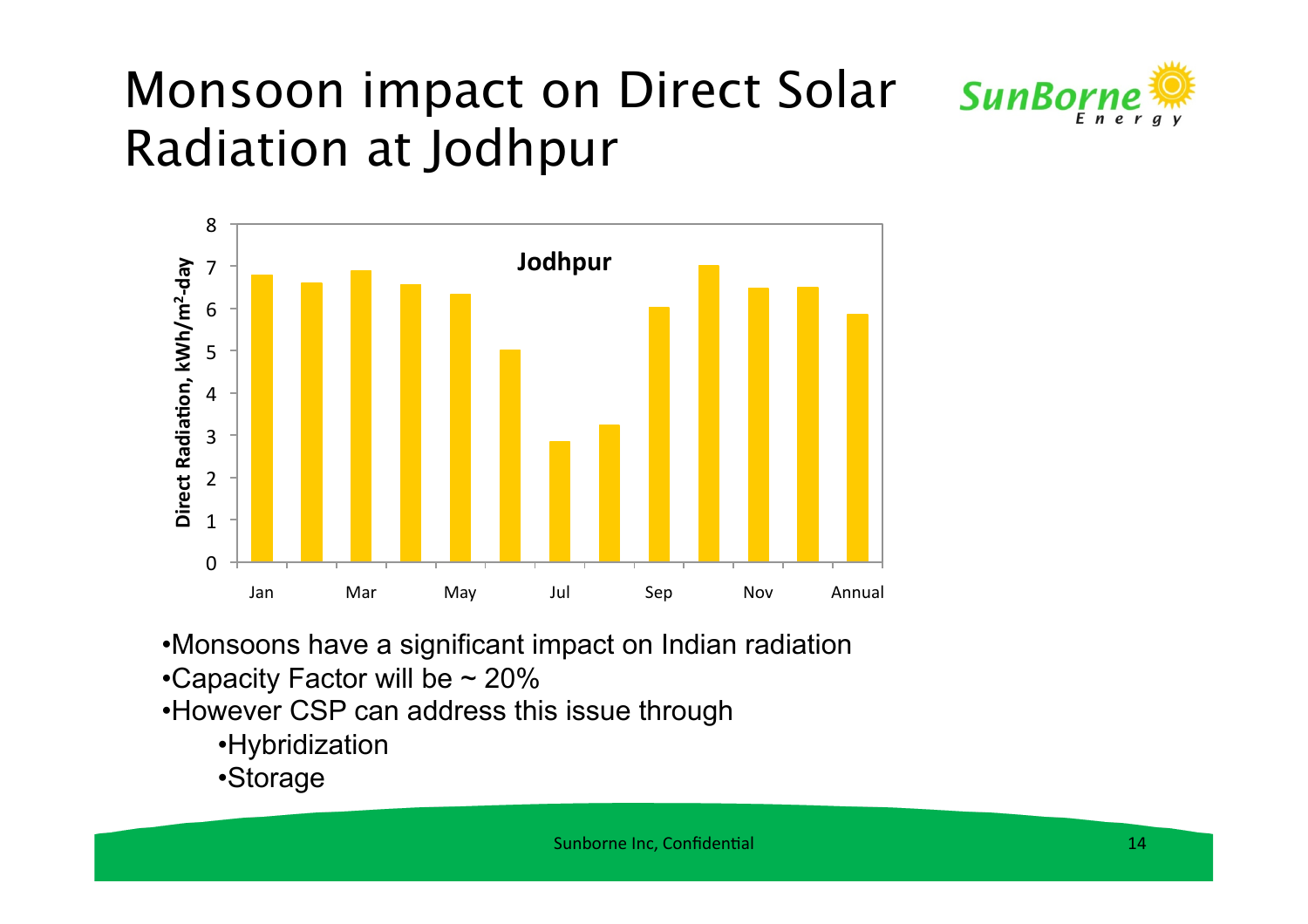#### Direct Solar Radiation Comparison SunBorne Jodhpur vs. USA



Best Solar Radiation in US is better than Jodhpur Cannot translate US Capacity Factors for India locations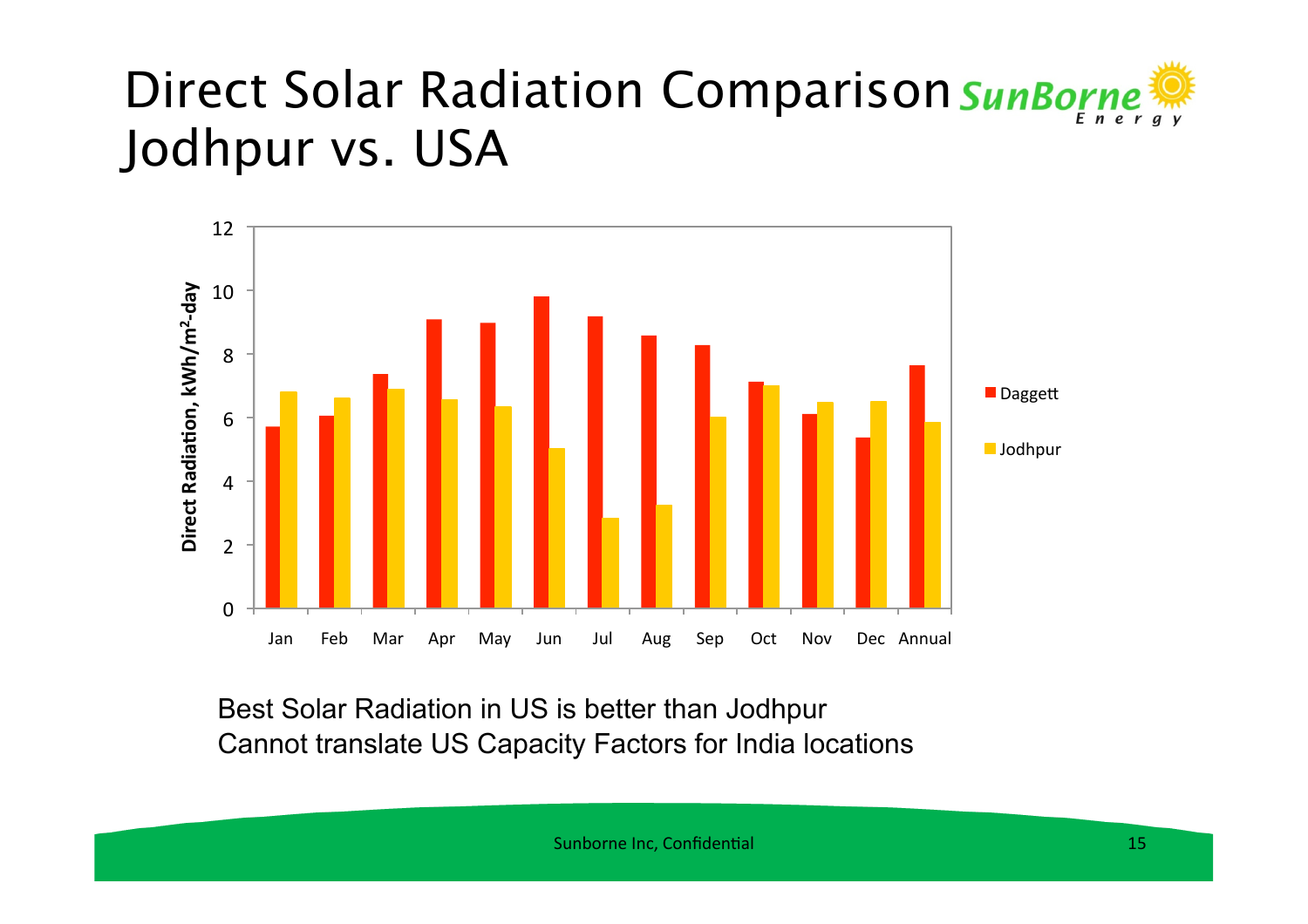#### Capacity Factor Comparison between Daggett, USA and Ahmadabad



Analysis is done using NREL's SAM model Ö



DNI impact because of monsoons is significant

Sunborne Inc, Confidential
and the Confidential and the Confidential and the Confidential and the Confidential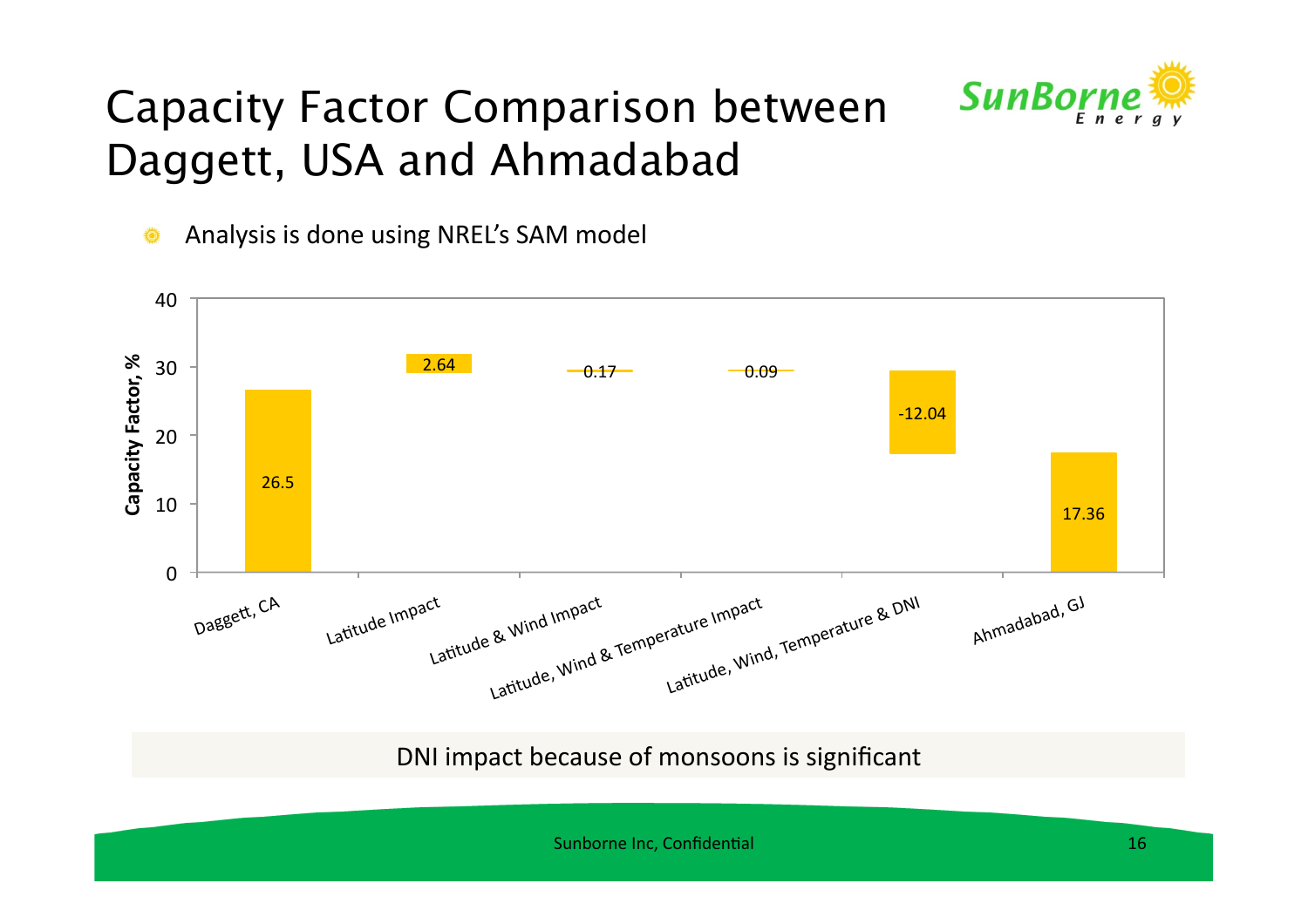

### Monthly Electrical Output USA vs. Jodhpur



#### **Daggett, CA** Jodhpur, RJ

•Monsoon has a significant impact on CSP plant performance in India •Capacity Factors for Jodhpur will be 20% compared to 25% for SEGS Plants in California •Hybridization and Storage can increase the Capacity Factor to 25% or more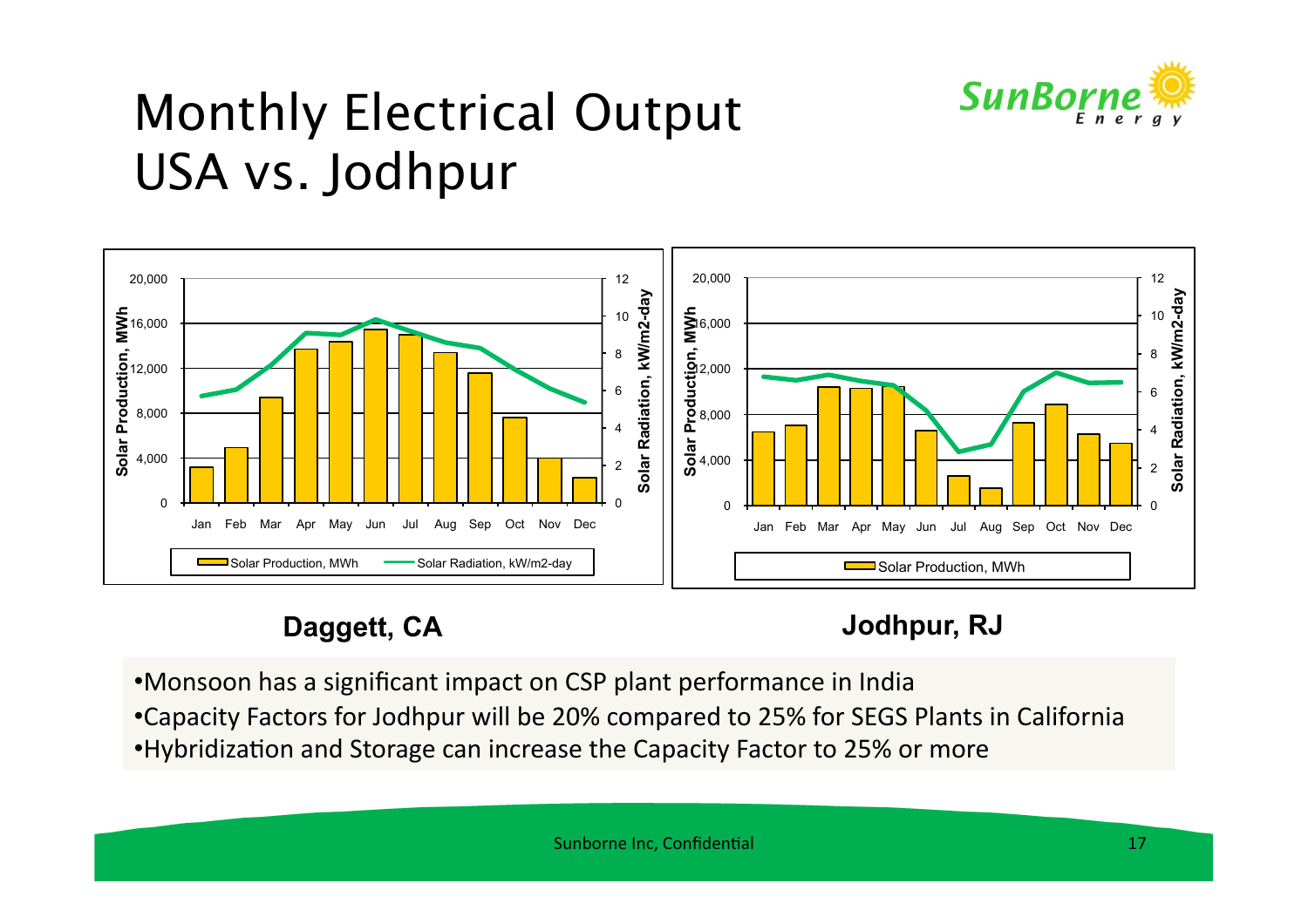

#### Monthly Electrical Output USA vs. Ahmadabad



#### Daggett, CA Ahmadabad, GJ

Monsoon has a significant impact on CSP plant performance in India Capacity Factor for Ahmadabad will be 17-18%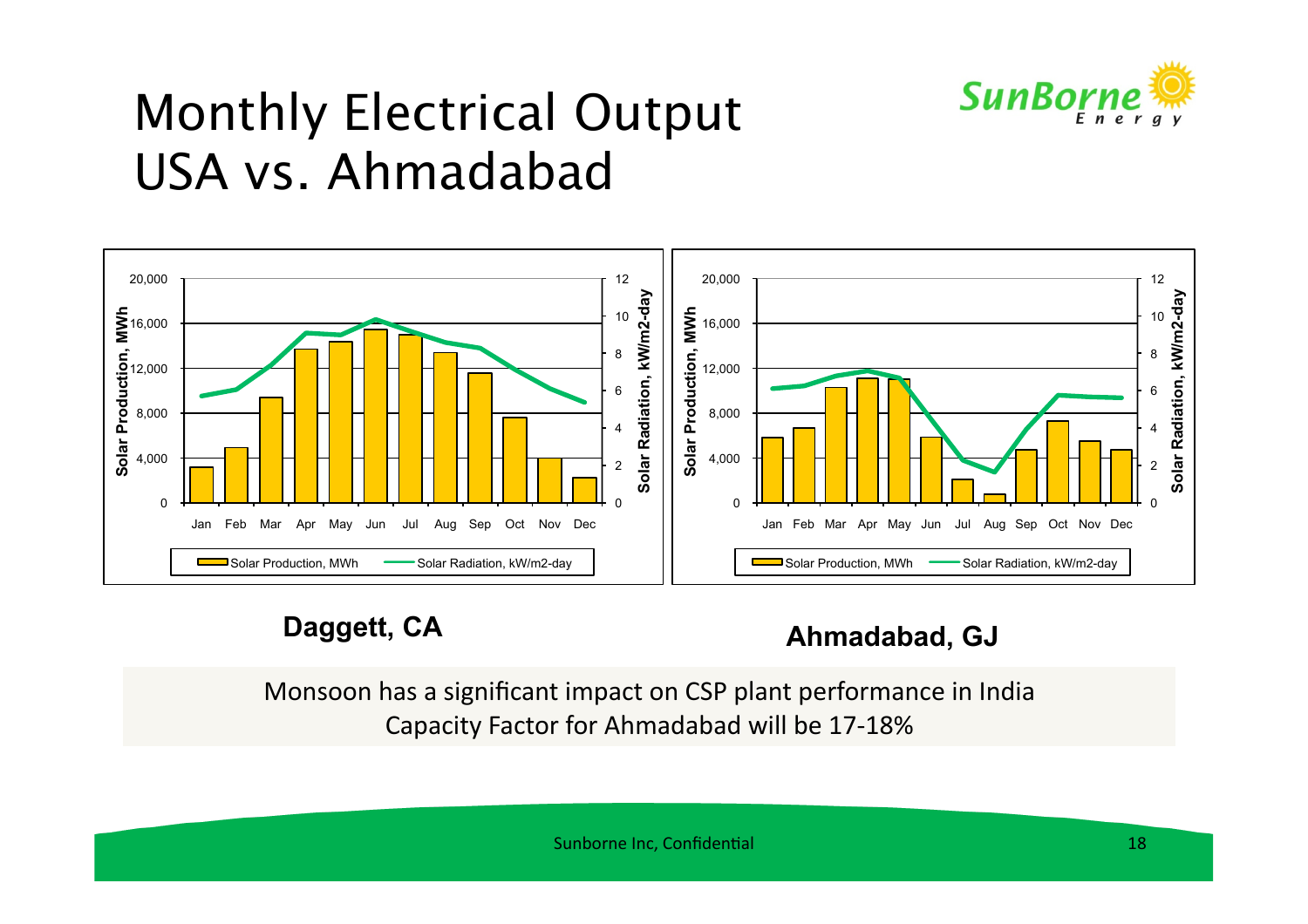

# Hybridization and Storage Significantly Improve Economics

- SunBorne recommendation is to allow up to 25% hybridization
- This will raise Capacity Factor from 18% to 25%
- Hybridization smoothes out output
- $\bullet$  It ill reduce startup losses
- It will lower LCOE
- Every hour of storage increases Capacity Factor by 4%
	- $\circ$  How much will be driven by tariff and costs